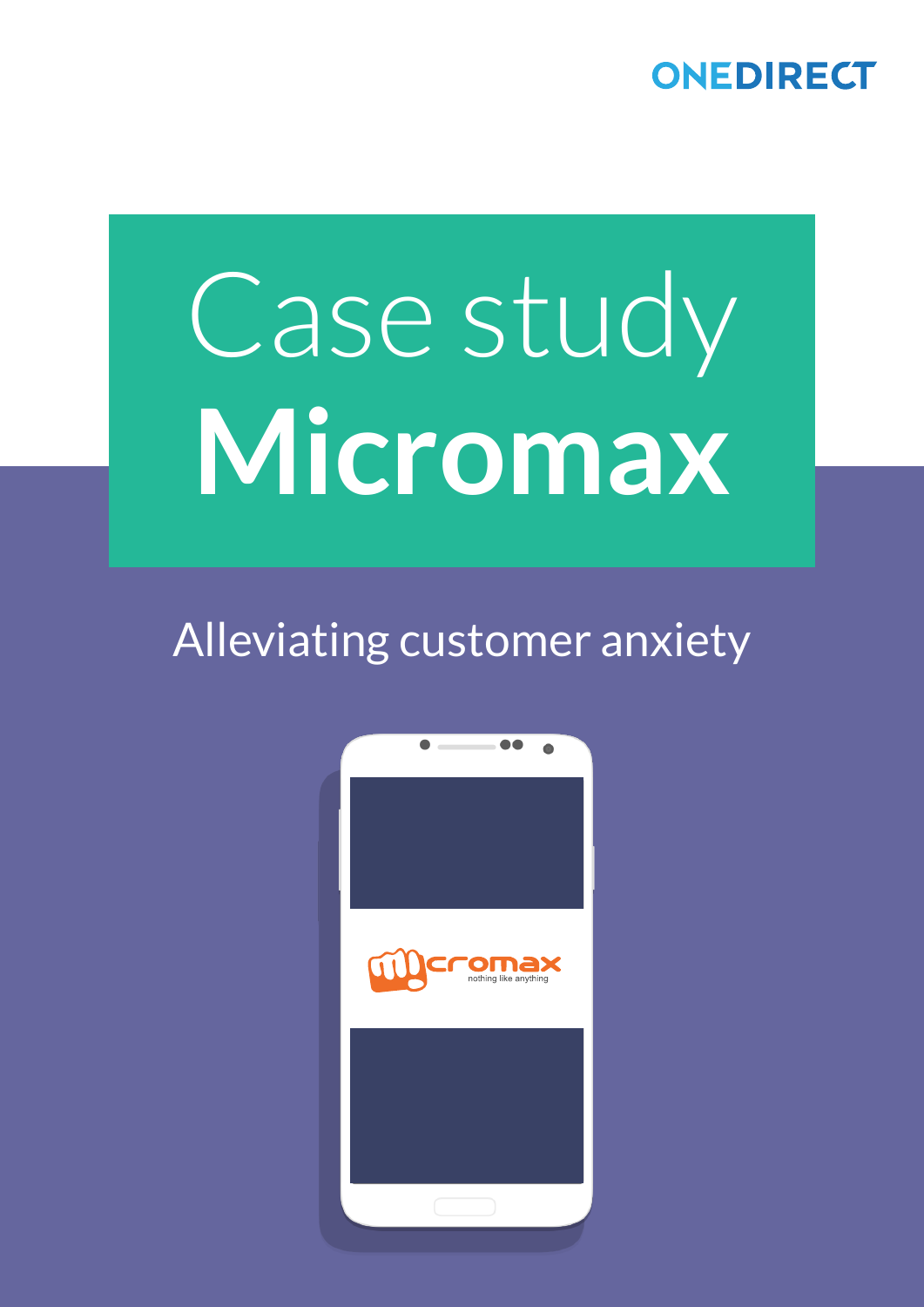## At a glance **Micromax**

## **Company Background**



## The Story Process innovation

Micromax is one of the leading consumer electronics company in India and the 10th largest mobile phone player in the world. Over the past decade, Micromax has pioneered the democratization of technology in India by offering affordable innovations through their product offerings. Micromax is currently the 2nd largest smartphone company in India. Micromax is a brand which is close to the heart of the youth and celebrates the vibrancies of life and empowerment. Micromax sells around 2.3 million Mobility Devices every month, with a presence in more than 560 districts through 1, 25,000 retail outlets in India.

http://www.micromaxinfo.com

### **Context**

Micromax has a network of ~800 service centers spread across the country with presence in rural as well urban areas. These service centers are spread across geographies at four different levels. The basic level is in Tier 3 towns and villages where service centers are authorised to change or upgrade the software. Additionally, there are ~700 Level 2 centers and fifteen Level 3 service centers and one Level 4 center.

- 37% complaints are resolved through automation.
- Customers are less anxious about handsets in service centers' custody because of frequent, intelligent communication and quicker resolution.
- 30% improvement in Micromax C-Sat score for negative mentions online.
- Near real time first customer response.

### **Goal**

### **Implements Technology deployed**

- $\blacksquare$  Intelligent API integration with Micromax internal CRM.
- Smart communication/ notification channel between 800+ service centres.
- Analytics and a numbers driven approach and robust feedback-capturing mechanism to identify and plug process loopholes.

The team at Micromax felt that in many respects the service centers were a black box. A common occurrence when companies outsource service centers to a third party. The service issues came to light as negativity around the brand was growing online. The biggest problem was anxious customers wanting to know the status of handsets deposited at service centers and the estimated repair time, etc. The team at Micromax was finding it difficult to communicate directly with customers and also get their feedback regarding the interaction between them and the service centers. Micromax expressed an urgency to identify process loopholes and plug them using technology. The company wanted to stand out as a brand that cares for customers and is transparent in communications.

Reduction in time spent on resolving online complaints.



- **OneDirect Workflow Engine**
- Intelligent technology which automates assignment of mentions using advanced business rules and
- workflow architecture (integrated with your CRM).
- **OneDirect Indic Crawler**
- Custom-built algorithms and crawlers to track online mentions across complaint forums/ blogs in India.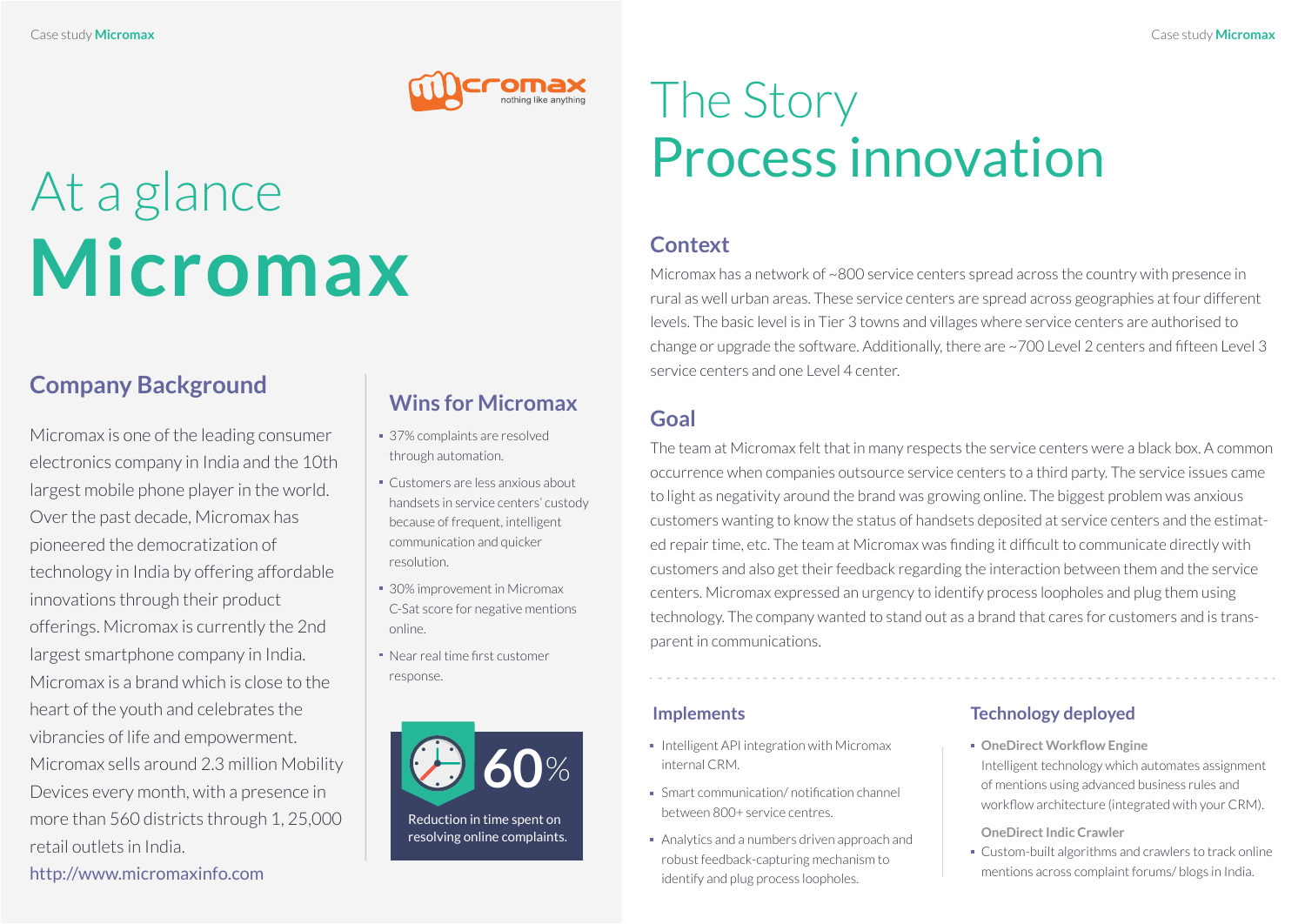# Approach

Micromax and Akosha OneDirect formed a Joint Action team to define the process.



## Solution

Akosha OneDirect Intelligent API integration with Micromax internal CRM.

Once the challenges were clearly articulated, the Akosha team and the Micromax special projects team formed a Joint Action Committee(JAC). The JAC collaborated on finalizing the overall plan for a defined process roll out. This involved deployment of OneDirect Workflow engine along with smarter API integrations with the CRM system.

Blueprints of use cases and process workflows were prepared by the JAC. According to different permutations and combinations there were ~200 use cases pre-built into the Akosha OneDirect workflow engine and these would cover all the current statuses that come out of the CRM.



Once API integration was done and the OneDirect workflow engine deployed the effect was immediate. Now while filing a complaint on a brand channel, a customer is requested for a unique identifier (UID) like IMEI number or Jobsheet ID. This is fed into the OneDirect workflow engine. The workflow engine interacts with the CRM and gathers more information around the complaint. The system notifies the service centers (keeping in loop the corporate team) about the online escalation/ online customer issue. The customer is sent an email and SMS informing him of the current status and estimated resolution time.

In instances where handsets are being swapped for new handsets (because of unavailability of spare parts or length of time being taken for repair), a real time notification now goes from Micromax to the customer and the service center, where earlier the company was depending solely on the service center to communicate the same with customers. This helps bringing in a lot of transparency in the process.

As soon as an interaction happens with the customer at the service center or online, the two systems interact, and information is exchanged. Based on the different permutations and combinations that arise out of the exchanged information, intelligent communications are sent to customers over email and SMS updating them on the status of their issues and complaints. Customers are also informed about the estimated time lines for Micromax team to get back to them.

The JAC felt that real time responses to customers would make them appreciate the transparency and efficiency of the brand. The Micromax team liked the idea and gave the Akosha team the go ahead.